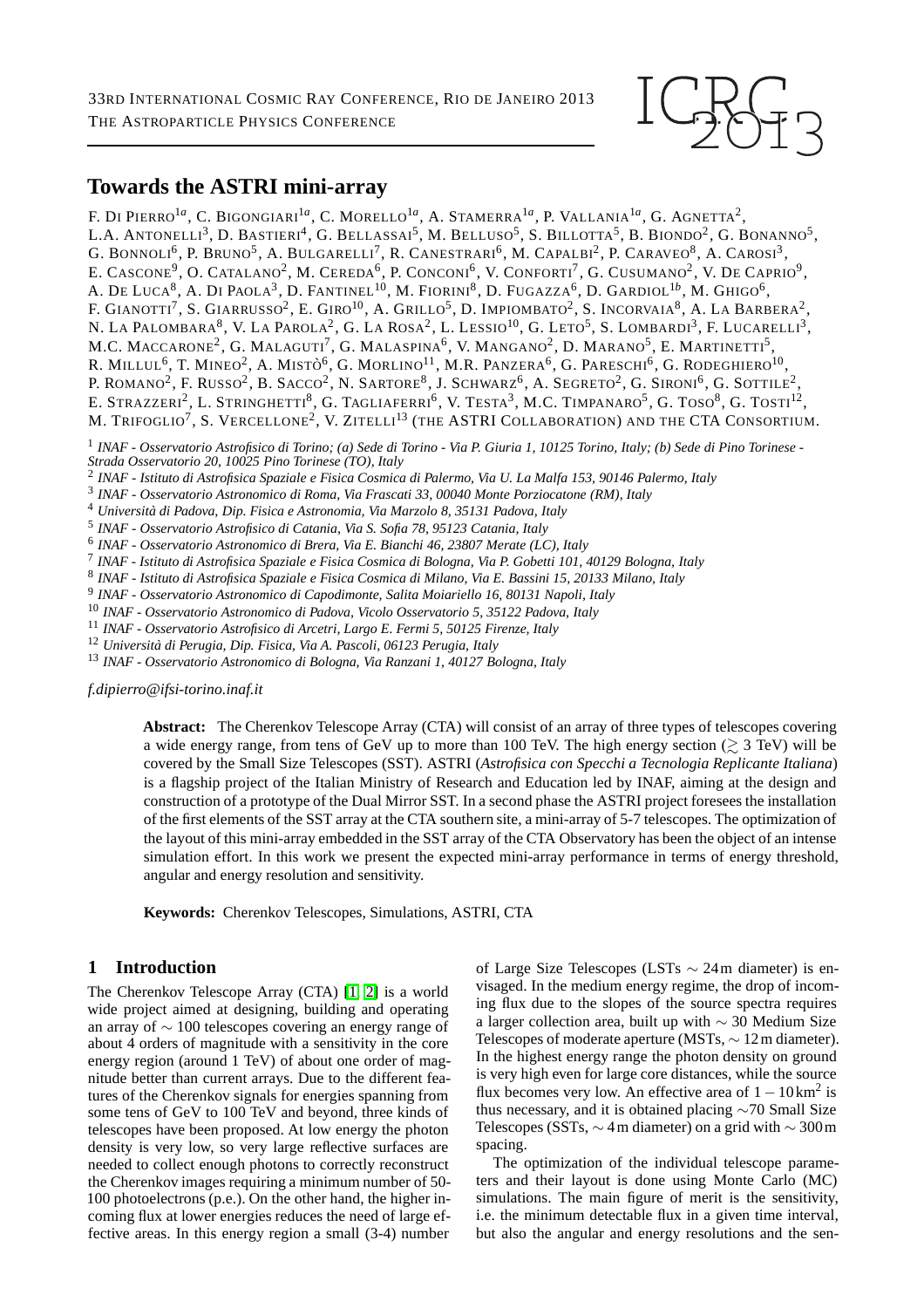

sitivity across the field of view (field flatness) have to be considered for some specific physics cases. These performance parameters have been derived using existing and custom simulation and analysis programs. Due to the excellent background rejection achievable with the IACT stereo technique a huge amount of primary hadrons (mainly protons) has to be generated.

For a full sky coverage the CTA project will have an array in each hemisphere. The site of the Southern array will be decided within this year (2013) and the array construction is expected to start in 2016.

ASTRI (*Astrofisica con Specchi a Tecnologia Replicante Italiana*) [\[3,](#page-3-2) [4\]](#page-3-3) is a flagship project of the Italian Ministry of Education, University and Research strictly linked to the development of CTA. Within this framework, INAF is currently developing an end-to-end prototype of the CTA small-size telescope in a dual-mirror configuration (SST-2M) to be tested under field conditions at the INAF "M.C. Fracastoro"observing station in Serra La Nave (Mount Etna, Sicily) [\[5\]](#page-3-4), and scheduled to start data acquisition in 2014. Furthermore the ASTRI collaboration proposed the installation of a small array consisting of 5-7 SSTs [\[6\]](#page-3-5) at the selected CTA Southern site, possibly supported by one or two MSTs and one LST. This small array could constitute the first CTA seed and could be used for technical purposes but also for scientific studies, mainly in the highest energy region from few tens of TeV. This energy region is widely unexplored and may yield exciting and unexpected discoveries.

# **2 Monte Carlo simulations**

The simulation and analysis of the Cherenkov images on the detector focal plane produced by the primary particles impacting on the top of the atmosphere is done with the simulation chain used to evaluate the performance of the whole CTA array and involves several steps:

- generation of the Extensive Air Showers (EAS) and of the Cherenkov photon yield with CORSIKA v.6.99 [\[7\]](#page-3-6);
- simulation of the telescope optics and detector electronics with *sim telarray* [\[8\]](#page-3-7);
- reduction and analysis of the simulated events through different reconstruction programs derived by the software used by the HESS, MAGIC and VERITAS collaborations.

The available data include a gamma point source and diffuse protons simulated within a cone of  $\pm 10^\circ$  in order to correctly take into account the contribution of background events falling well outside the field of view. The energy ranges of the simulated events are 0.003-330 TeV and 0.004-600 TeV for gammas and protons, respectively, with differential spectral index  $\gamma = -2$  (rescaled to  $-2.57$ ) and  $-2.7$  in the analysis step). The site parameters (atmospheric depth and magnetic field) have been chosen to match one of the CTA South candidate sites (El Leoncito, 2660 m a.s.l.). The showers have been scattered over a circular area with radius of 2500 m for gammas (10 times each shower) and 3000 m for protons (20 times) with observing zenith angle  $\theta = 20^\circ$ .

Table [1](#page-1-0) summarizes the main characteristics of the samples of simulated EAS used in this work, a fraction (∼10%) of the full production [\[9\]](#page-3-8) (at the moment still ongoing) which will allow more accurate results.

|                            | Gamma         | Proton        |
|----------------------------|---------------|---------------|
| Core position re-sampling  | 10            | 20            |
| Events (after re-sampling) | 2.6e8         | 4.5e9         |
| Energy [TeV]               | $0.003 - 330$ | $0.004 - 600$ |
| Radius [m]                 | 2500          | 3000          |

**Table 1**: Monte Carlo samples.

<span id="page-1-0"></span>Among the different telescopes proposed for SST, in this analysis the dual mirror telescopes [\[6\]](#page-3-5) have been used. Table [2](#page-1-1) shows the main features for this configuration.

| Primary mirror (M1) diameter [m]   | 4.3  |
|------------------------------------|------|
| Secondary mirror (M2) diameter [m] | 1.8  |
| Distance Focal plane - M2 [m]      | 0.52 |
| Distance $M1 - M2$ [m]             |      |

**Table 2**: Characteristics of the simulated SST-2M.

<span id="page-1-1"></span>The study of the mini-array performance is done selecting subsets of 5 and 7 SSTs from the whole layout as shown in Figure [1.](#page-1-2)



<span id="page-1-2"></span>**Figure 1**: Selected sub-arrays within the whole SST-2M array.

Data are then reconstructed and analyzed with different programs [\[9\]](#page-3-8) and their results are cross-checked. All the results from the different analyses are compatible within uncertainties of the order of 20-30%. In the following results based on the MARS [\[10\]](#page-3-9) and read hess [\[8\]](#page-3-7) programs are shown.

### **2.1 Effective area and threshold energy**

Figures [2](#page-2-0) and [3](#page-2-1) show the effective area after trigger (i.e.: at least 2 telescopes) and after analysis cuts, not including the arrival direction one, for  $γ$  and protons. As expected, due to the smaller shower size for proton-generated EAS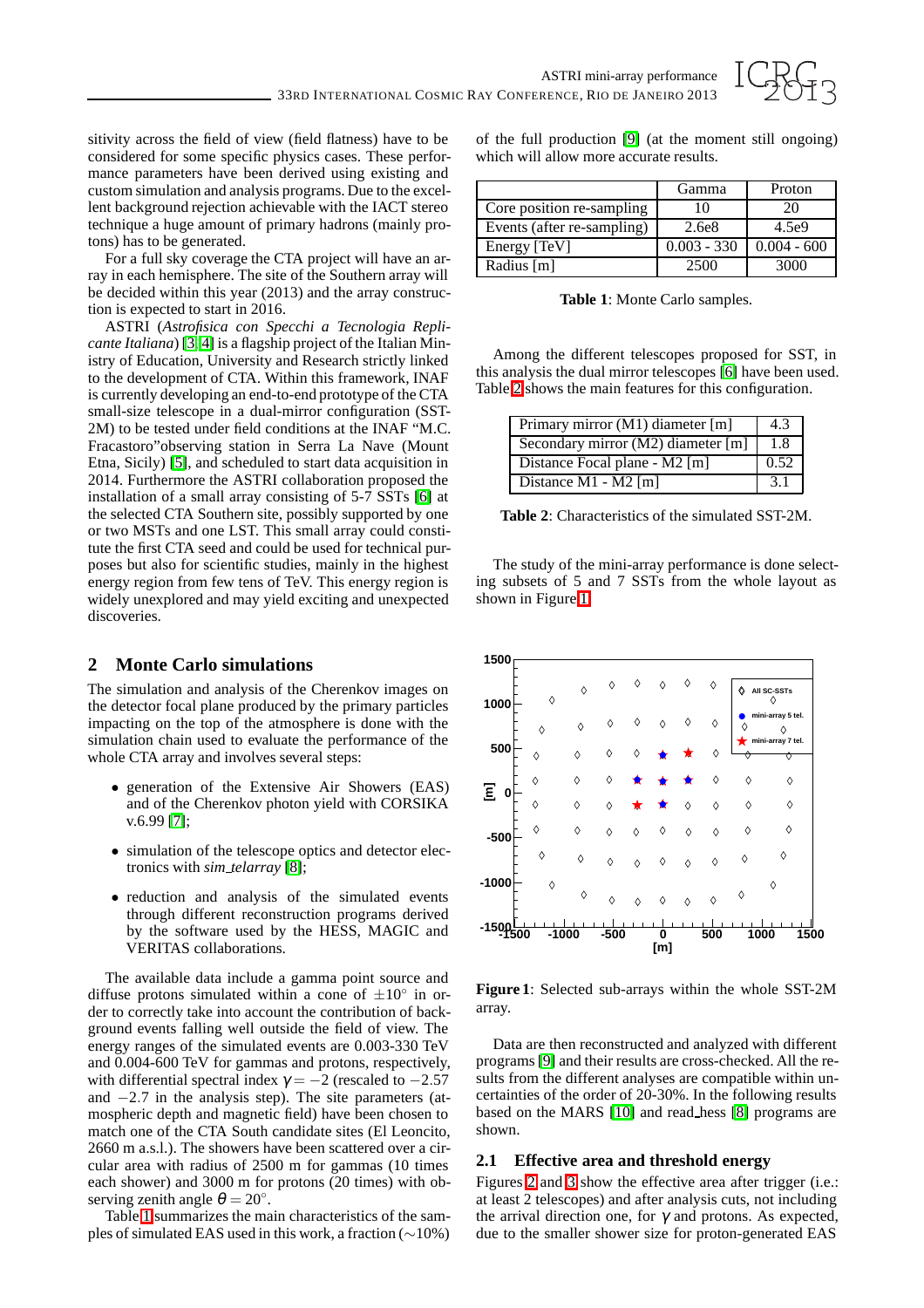

with respect to gammas of the same energy, the trigger effective area for protons is smaller than for gammas. The 7 telescopes layout provides an effective area ∼ 50% larger than the 5 telescopes's one.



<span id="page-2-0"></span>**Figure 2**: Effective area for gammas at trigger level and after shape cuts.



<span id="page-2-1"></span>**Figure 3**: Effective area for protons at trigger level and after shape cuts.

From the trigger effective area and an assumed Crablike source spectrum [\[11\]](#page-3-10) we derive a trigger energy threshold around 500 GeV (corresponding to the peak). The energy threshold for analysis obtained from the effective area after analysis cuts is around 1 TeV. Since the smallest distance between telescopes is 260 m for both the 5 and the 7 telescopes sub-arrays, the two configurations have the same trigger threshold.

#### **2.2 The angular and energy resolutions**

The aim of the CTA project is to boost not only the sensitivity but also the angular and energy resolutions. Figure [4](#page-2-2) shows the expected angular resolution at 68% containment for the mini-arrays and for the whole SST array of CTA, with at least two images used in reconstruction. The requirement on the number of images at low energies ( $E$  < 10 TeV) results in the selection of a higher quality subsample for the mini-arrays with respect to the full SST. On the other hand at high energies the angular resolution benefits of the higher multiplicity.

The energy resolution, shown in Figure [5,](#page-2-3) which can be as good as 10% at a few TeV, approaches the full SST result and is in any case limited by the intrinsic shower-toshower fluctuations.

Despite the much lower effective area of the mini-array with respect to the CTA array, the expected angular and energy resolutions will be comparable at least for certain data selections and energies. Checking on-field the miniarray performance will be a check of the whole SST array and a validation of the entire simulation procedure.



<span id="page-2-2"></span>**Figure 4**: Angular resolution for 5 and 7-fold mini-array configurations and the full SC-SST array.



<span id="page-2-3"></span>**Figure 5**: Energy resolution for 5 and 7-fold mini-array configurations and the full SC-SST array.

### **2.3 The gamma/hadron discrimination and sensitivity**

The gamma/hadron discrimination has been optimized for point sources selecting cuts on the image shape and on the shower direction, based on the well known fact that gamma-generated images are more compact with respect to proton ones and that the major axis is directed towards the source direction. From the effective areas after the γ/hadron cuts the expected sensitivity as a function of the primary energy can be calculated for a standard observing time of 50 h and a five standard deviations statistical significance. For the significance calculation, equation 17 of Li&Ma[\[12\]](#page-3-11) has been used assuming a background region